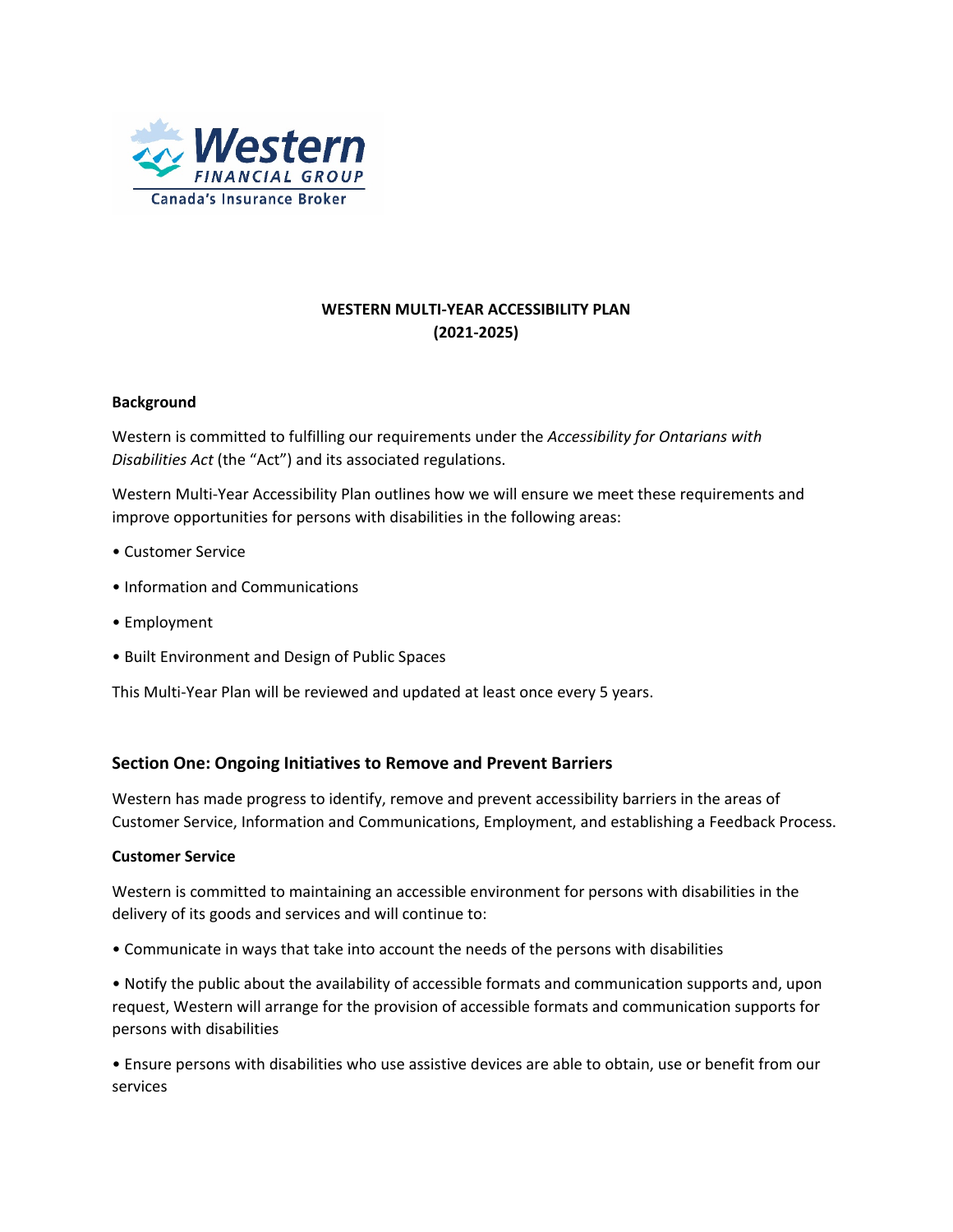• Allow a person with disabilities who is accompanied by a service animal or support person to enter the premises with the animal or support person.

• Provide notification in the event of a planned or unexpected disruption in the facilities or services usually used by persons with disabilities.

• Provide information about emergency procedures, plans or public safety in an accessible format or with appropriate communication supports upon request.

# **Information and Communications**

Western is committed to providing accessible information and will continue to:

• Upon request and in consultation with the person making the request, arrange for the provision of documents in an accessible format or with communication support to persons with a disability in a timely manner and at a cost that is no more than the regular cost charged to other persons.

• Ensure that our public websites and web content conforms with the required standards.

#### **Employment**

Western is committed to supporting the recruitment and accommodation of employees with disabilities and will:

• Notify its employees and the public about the availability of accommodation for applicants with disabilities in its recruitment processes.

• Notify job applicants that accommodations are available upon request in relation to the materials or processes to be used during the recruitment process.

- Notify the successful applicant of its policies for accommodating employees with disabilities.
- Inform its employees of its policies that support employees with disabilities.

• Provide individualized workplace emergency response information to employees who have a disability, if the disability is such that the individualized information is necessary and Western is aware of the need for accommodation due to the employee's disability.

• Accommodate the needs of its employees with disabilities as required by the Ontario accessibility laws and Ontario Human Rights Code by developing providing accommodations for its employees with disabilities as Western is made aware.

• Maintain a documented return to work process for employees who have been absent from work due to a disability and who require disability-related accommodations and support in order to return to work.

• Consider the accessibility needs of employees with disabilities as well as their individual accommodation plans when conducting performance management reviews, providing career development and advancement to employees, and when redeploying employees.

#### **Feedback Process**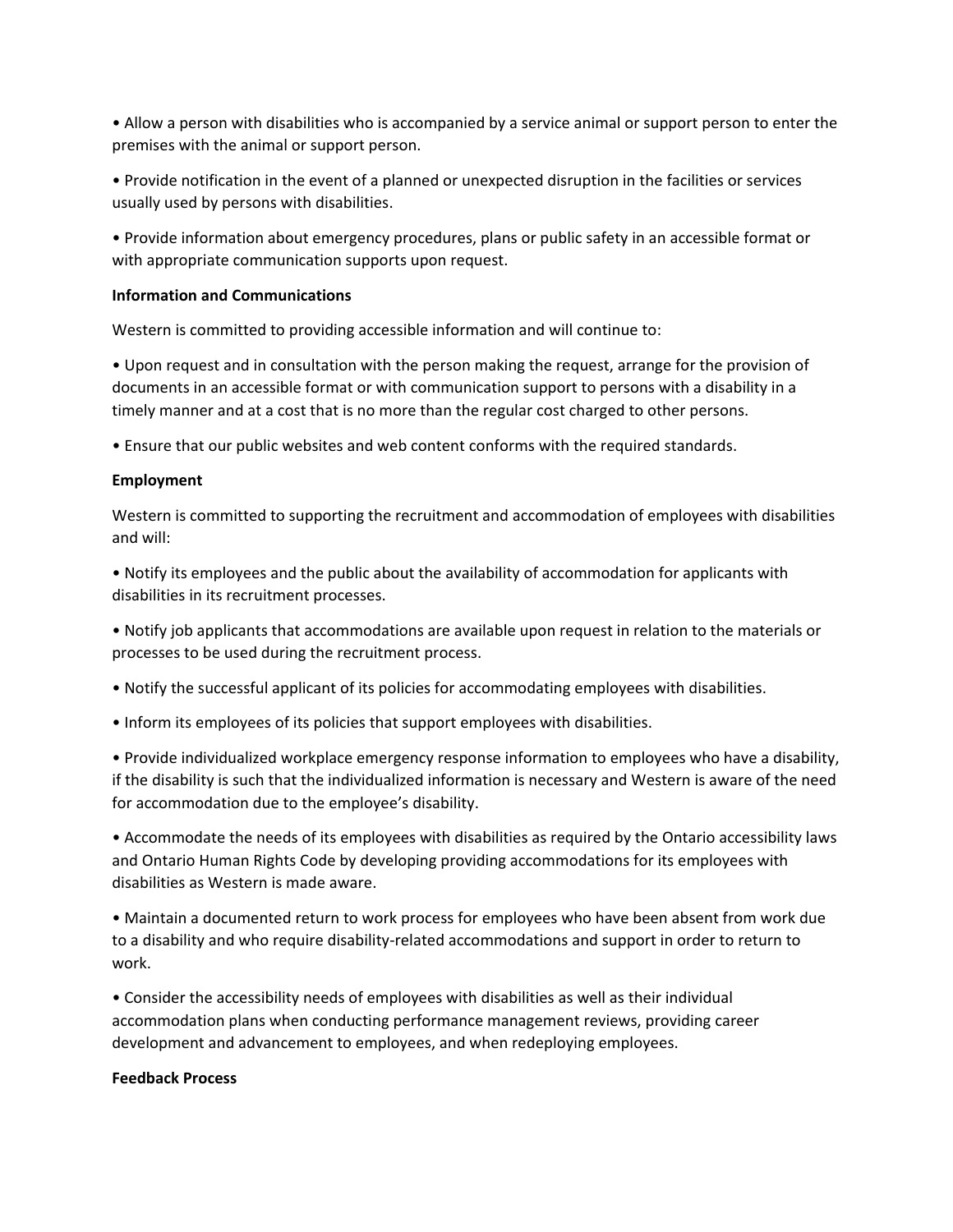Western is committed to meeting accessibility requirements and continuously taking steps to improve its services and website to comply with the Act and its regulations. Western will continue to welcome feedback regarding the manner in which it provides goods, services, or facilities to persons with disabilities. Feedback can be provided by contacting the HR Business Partner Manager:

- by telephone at 1-866-843-9378
- in writing to:

HR Business Partner Manager Western Financial Group 1010 - 24 Street SE High River, AB T1V 2A7 or

• by email to [accessibility@westernfg.ca](mailto:accessibility@westernfg.ca) 

#### **Training for Staff**

Western is committed to training its employees and other individuals who provide services to the public on our behalf on accessible customer service and communications. Training will continue to occur within 6 months of employees' commencement of their duties and records will be maintained.

Western provides additional training when material changes are made to its Accessibility Policy and related practices.

# **Section Two: Planned Strategies and Actions**

#### **Customer Service**

Western will continue to strive to provide services that are accessible to and inclusive of employees, licensees, and members of the public with disabilities by:

• Evaluating existing programs and services to ensure inclusion and equitable participation of persons with disabilities.

• Continuing to consider accessibility issues in the provision of services.

#### **Employment**

Western will continue to support the recruitment and accommodation of employees with disabilities by:

- Identifying and working to remove any existing barriers for persons with disabilities
- Fostering a culture which supports persons with disabilities through its diversity, equity, and inclusion strategy
- Monitoring and increasing employee engagement and inclusion through its Employee Engagement Survey and associated programs.

#### **Information and Communications**